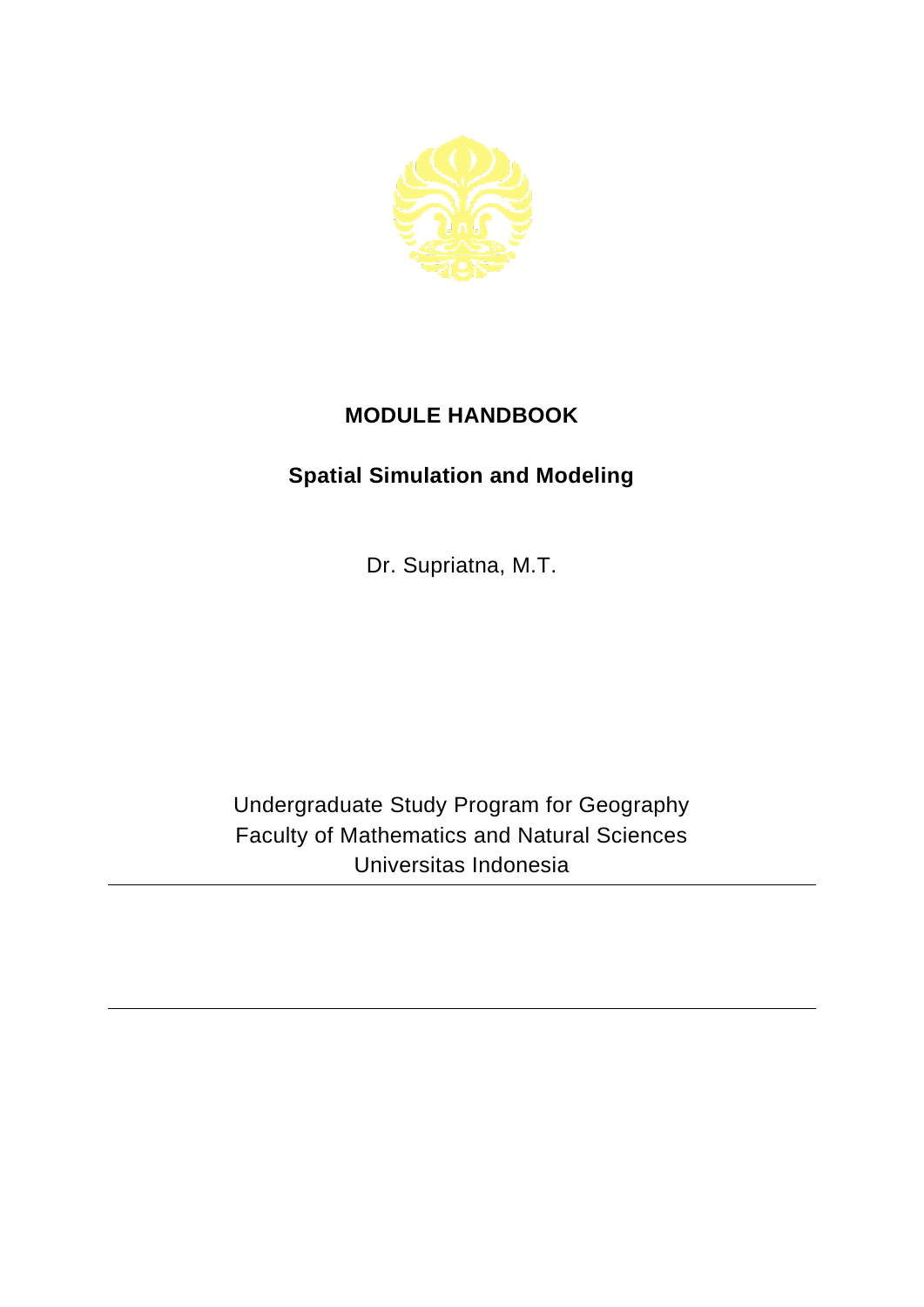| Module designation                                                 | Spatial Simulation and Modeling                                                                                                                                                                                                                                                                                                                                                                                                                                     |
|--------------------------------------------------------------------|---------------------------------------------------------------------------------------------------------------------------------------------------------------------------------------------------------------------------------------------------------------------------------------------------------------------------------------------------------------------------------------------------------------------------------------------------------------------|
| Semester(s) in which the module is<br>taught                       | seventh (7th) Semester                                                                                                                                                                                                                                                                                                                                                                                                                                              |
| Person responsible for the module                                  | Dr. Supriatna, M.T.                                                                                                                                                                                                                                                                                                                                                                                                                                                 |
| Lecturer                                                           | 1.<br>Dr. Supriatna, M.T.<br>2.<br>Adi Wibowo, Ph.D.<br>3.                                                                                                                                                                                                                                                                                                                                                                                                          |
| Language                                                           | Bahasa Indonesia                                                                                                                                                                                                                                                                                                                                                                                                                                                    |
| Relation to curriculum                                             | Compulsory                                                                                                                                                                                                                                                                                                                                                                                                                                                          |
| Teaching methods                                                   | Student-centered Learning and combination with Cooperative Learning                                                                                                                                                                                                                                                                                                                                                                                                 |
| Workload (incl. contact hours, self-<br>study hours)               | 1.<br>Lectures: 100 minutes per week per semester<br>2.<br>Assignment: 120 minutes per week per semester<br>Independent study: 120 minutes per week per semester<br>3.<br>Minutes x weeks x semester: 340 x 14 x 1 = 4760 minutes per<br>4.<br>semester<br>5.<br>Midterm Examination: 100 minutes per semester<br>6.<br>Final Examination: 100 minutes per semester<br>Total workload per semester: 4950 minutes / 82 hours 40 minutes<br>7.                        |
| Credit points                                                      | $2$ (Two)                                                                                                                                                                                                                                                                                                                                                                                                                                                           |
| Required and recommended pre-<br>requisites for joining the module | Geographic Information System<br>1.<br>Geographic Information System Lab<br>2.                                                                                                                                                                                                                                                                                                                                                                                      |
| Module objectives/intended learn-<br>ing outcomes                  | The learning achievement of this course is that students will be able to<br>assess and formulate spatial models for spatial decision making based<br>on geographical data and information using geographical information<br>system software. The learning method used and trained is by interactive<br>lectures and active learning through small group discussions and case-<br>based learning                                                                     |
| Content                                                            | Simulation and models concepts<br>1.<br>Simulation and models concepts in geographic infromement<br>z.<br>systems<br>The concept of geographical factors in spatial decision making<br>3.<br>Spatial decision making concepts<br>4.<br>Flow of geographic information in spatial decision making<br>5.<br>Alternative method in spatial decision making<br>6.<br>Formulation and manufacture of simulations and spatial models for<br>7.<br>spatial decision making |
| <b>Examination forms</b>                                           | $\qquad \qquad \blacksquare$                                                                                                                                                                                                                                                                                                                                                                                                                                        |
| Study and examination require-<br>ments                            | Individual Works (20%)<br>1.<br>2.<br>Group Works and Presentation (20%)<br>3.<br>Mid-Term Exam (15%)<br>Final Paper (15%)<br>4.<br>Presentation (15%)<br>5.<br>Final Exam (15%)<br>6.                                                                                                                                                                                                                                                                              |